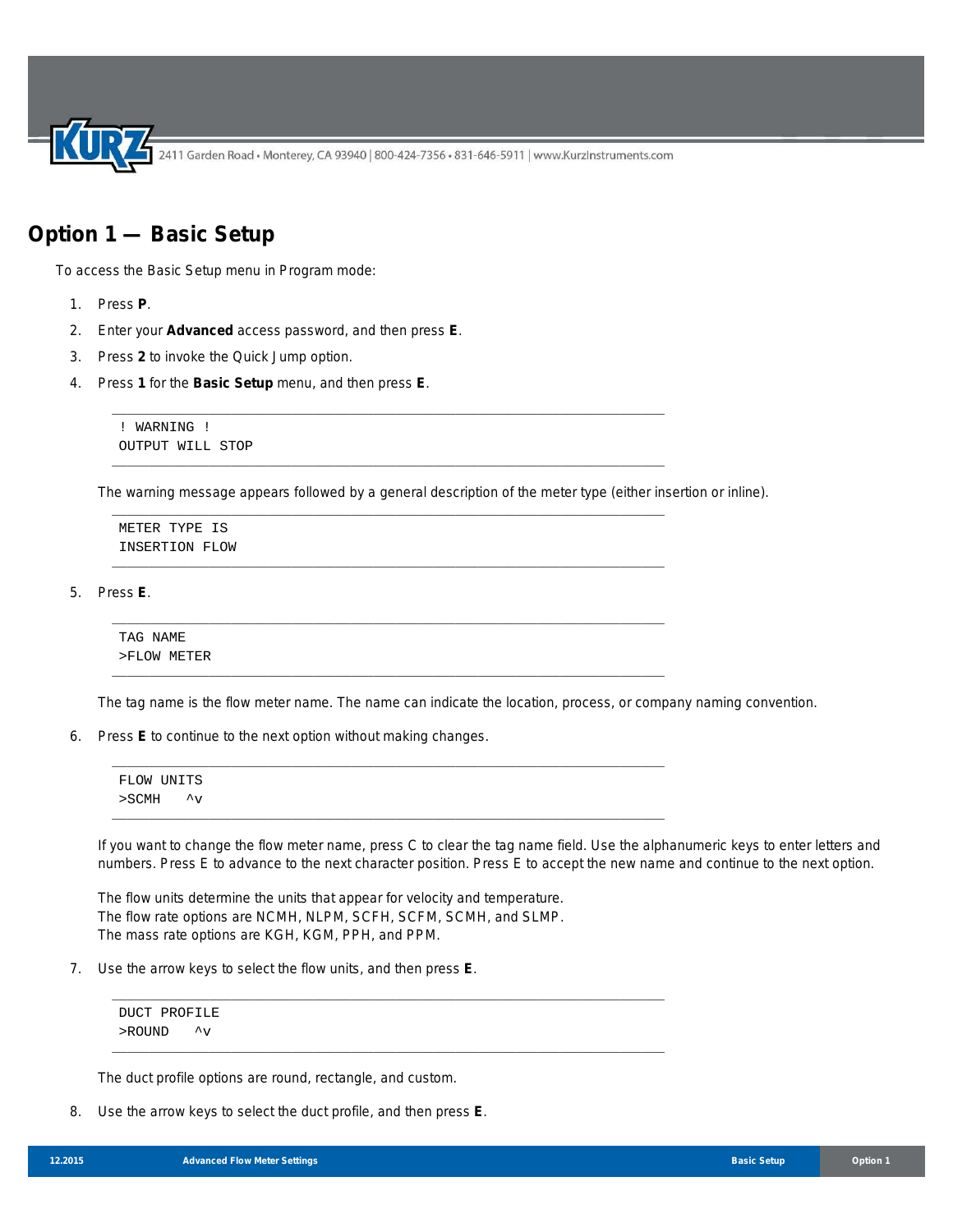Depending on the duct profile selection, the duct width, inside diameter, or flow area prompt appears.

## **Rectangle**

| DUCT WIDTH |    |  |  |
|------------|----|--|--|
| >36.25     | ΙN |  |  |

\_\_\_\_\_\_\_\_\_\_\_\_\_\_\_\_\_\_\_\_\_\_\_\_\_\_\_\_\_\_\_\_\_\_\_\_\_\_\_\_\_\_\_\_\_\_\_\_\_\_\_\_\_\_\_\_\_\_\_\_\_\_\_\_\_\_\_\_\_\_\_\_\_\_

\_\_\_\_\_\_\_\_\_\_\_\_\_\_\_\_\_\_\_\_\_\_\_\_\_\_\_\_\_\_\_\_\_\_\_\_\_\_\_\_\_\_\_\_\_\_\_\_\_\_\_\_\_\_\_\_\_\_\_\_\_\_\_\_\_\_\_\_\_\_\_\_\_\_

\_\_\_\_\_\_\_\_\_\_\_\_\_\_\_\_\_\_\_\_\_\_\_\_\_\_\_\_\_\_\_\_\_\_\_\_\_\_\_\_\_\_\_\_\_\_\_\_\_\_\_\_\_\_\_\_\_\_\_\_\_\_\_\_\_\_\_\_\_\_\_\_\_\_

\_\_\_\_\_\_\_\_\_\_\_\_\_\_\_\_\_\_\_\_\_\_\_\_\_\_\_\_\_\_\_\_\_\_\_\_\_\_\_\_\_\_\_\_\_\_\_\_\_\_\_\_\_\_\_\_\_\_\_\_\_\_\_\_\_\_\_\_\_\_\_\_\_\_

\_\_\_\_\_\_\_\_\_\_\_\_\_\_\_\_\_\_\_\_\_\_\_\_\_\_\_\_\_\_\_\_\_\_\_\_\_\_\_\_\_\_\_\_\_\_\_\_\_\_\_\_\_\_\_\_\_\_\_\_\_\_\_\_\_\_\_\_\_\_\_\_\_\_

\_\_\_\_\_\_\_\_\_\_\_\_\_\_\_\_\_\_\_\_\_\_\_\_\_\_\_\_\_\_\_\_\_\_\_\_\_\_\_\_\_\_\_\_\_\_\_\_\_\_\_\_\_\_\_\_\_\_\_\_\_\_\_\_\_\_\_\_\_\_\_\_\_\_

DUCT Height >40.625 IN

## **Round**

|         | INSIDE DIAMETER |
|---------|-----------------|
| >15.325 | ΤN              |

## **Custom**

| FLOW AREA |      |
|-----------|------|
| >10.525   | SQFT |

9. Use the number and decimal keys to enter the profile measurements. Press **E**.

| FLOW AREA    |  |
|--------------|--|
| >10.525 SQFT |  |

The Flow Area is calculated from the height and width of a rectangular profile or the inside diameter of a circular profile.

**Note:** If you selected a custom duct profile, the Flow Area option will not appear twice.

\_\_\_\_\_\_\_\_\_\_\_\_\_\_\_\_\_\_\_\_\_\_\_\_\_\_\_\_\_\_\_\_\_\_\_\_\_\_\_\_\_\_\_\_\_\_\_\_\_\_\_\_\_\_\_\_\_\_\_\_\_\_\_\_\_\_\_\_\_\_\_\_\_\_

\_\_\_\_\_\_\_\_\_\_\_\_\_\_\_\_\_\_\_\_\_\_\_\_\_\_\_\_\_\_\_\_\_\_\_\_\_\_\_\_\_\_\_\_\_\_\_\_\_\_\_\_\_\_\_\_\_\_\_\_\_\_\_\_\_\_\_\_\_\_\_\_\_\_

\_\_\_\_\_\_\_\_\_\_\_\_\_\_\_\_\_\_\_\_\_\_\_\_\_\_\_\_\_\_\_\_\_\_\_\_\_\_\_\_\_\_\_\_\_\_\_\_\_\_\_\_\_\_\_\_\_\_\_\_\_\_\_\_\_\_\_\_\_\_\_\_\_\_

\_\_\_\_\_\_\_\_\_\_\_\_\_\_\_\_\_\_\_\_\_\_\_\_\_\_\_\_\_\_\_\_\_\_\_\_\_\_\_\_\_\_\_\_\_\_\_\_\_\_\_\_\_\_\_\_\_\_\_\_\_\_\_\_\_\_\_\_\_\_\_\_\_\_

10. Use the number and decimal keys to enter the flow area measurements. Press **E**.

For insertion flow meters, the Probe Depth option appears.

```
PROBE DEPTH
>18.230 IN
```
11. Use the number and decimal keys to enter the probe depth. Press **E**.

PROBE DEPTH >18.230 IN

The Analog Output options include flow rate, velocity, temperature, and PID. The availability of options is based on other settings.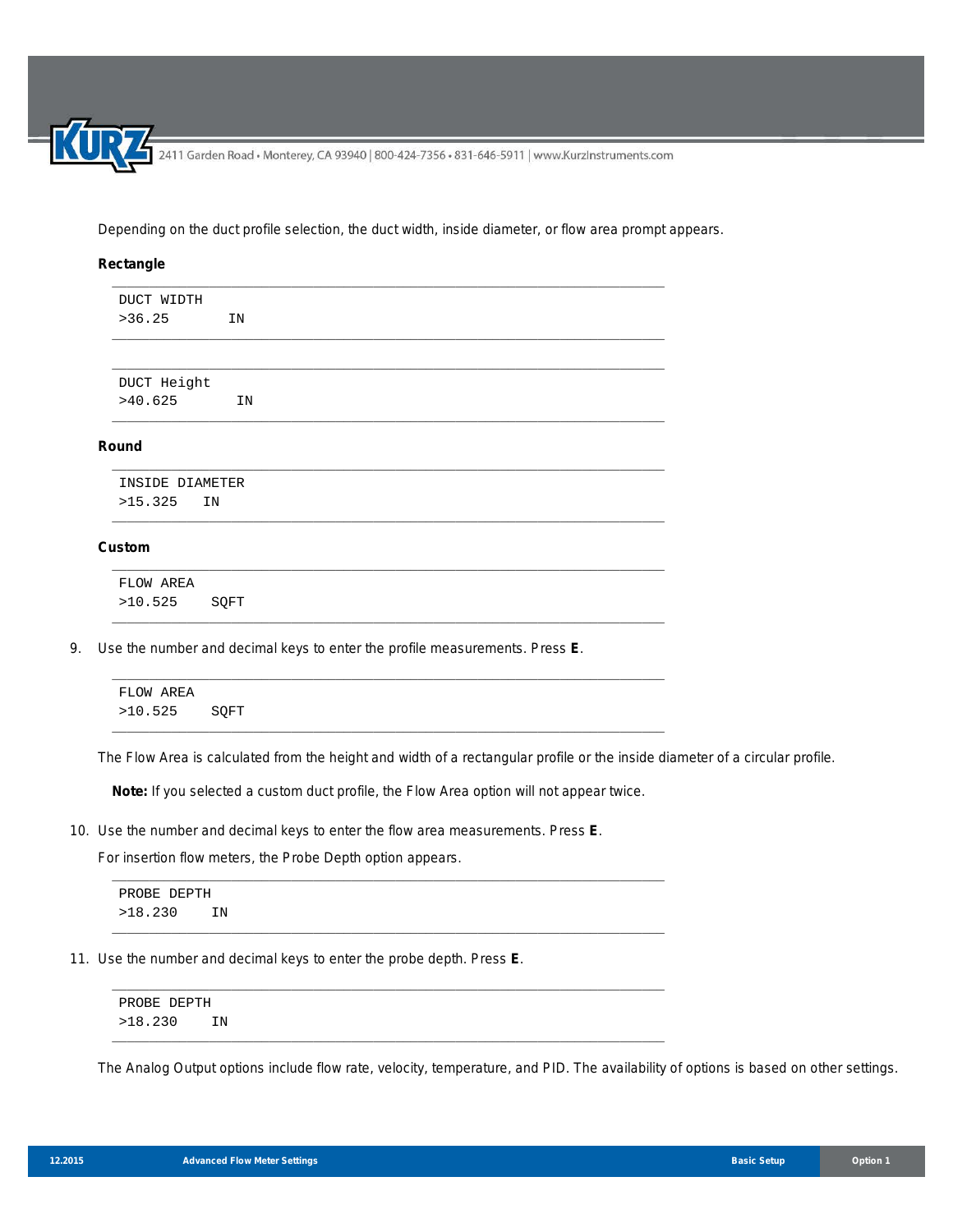12. Use the arrow keys to select an Analog Output option, and then press **E**.

ANALOG OUT

\n
$$
> \text{FLOW RATE}
$$

\n $\sim$ 

\_\_\_\_\_\_\_\_\_\_\_\_\_\_\_\_\_\_\_\_\_\_\_\_\_\_\_\_\_\_\_\_\_\_\_\_\_\_\_\_\_\_\_\_\_\_\_\_\_\_\_\_\_\_\_\_\_\_\_\_\_\_\_\_\_\_\_\_\_\_\_\_\_\_

\_\_\_\_\_\_\_\_\_\_\_\_\_\_\_\_\_\_\_\_\_\_\_\_\_\_\_\_\_\_\_\_\_\_\_\_\_\_\_\_\_\_\_\_\_\_\_\_\_\_\_\_\_\_\_\_\_\_\_\_\_\_\_\_\_\_\_\_\_\_\_\_\_\_

\_\_\_\_\_\_\_\_\_\_\_\_\_\_\_\_\_\_\_\_\_\_\_\_\_\_\_\_\_\_\_\_\_\_\_\_\_\_\_\_\_\_\_\_\_\_\_\_\_\_\_\_\_\_\_\_\_\_\_\_\_\_\_\_\_\_\_\_\_\_\_\_\_\_

\_\_\_\_\_\_\_\_\_\_\_\_\_\_\_\_\_\_\_\_\_\_\_\_\_\_\_\_\_\_\_\_\_\_\_\_\_\_\_\_\_\_\_\_\_\_\_\_\_\_\_\_\_\_\_\_\_\_\_\_\_\_\_\_\_\_\_\_\_\_\_\_\_\_

The analog output 4mA prompt determines the minimum range value; that is, how low the flow unit value can go before triggering a signal to the analog output. The flow unit type was specified in a previous option.

13. Use the number and decimal keys to enter the 4mA value. Press **E**.

```
AO1 at 20mA
>15000.000 SCFM
```
The analog output 20mA prompt determines the maximum range value; that is, how high the flow unit value can go before triggering a signal to the analog output. The flow unit type was specified in a previous option.

14. Use the number and decimal keys to enter the 20mA value. Press **E**.

**Note:** If the flow meter was configured with a second analog output, prompts will appear for AO2 at 4mA and AO2 at 20mA.

```
RUN MODE DISPLAY
>STATIC ^v
```
The Run Mode options are static variables and scrolled variables.

Refer to Chapter 1 for a description of static and scrolled modes.

15. Use the arrow keys to select the Run Mode Display, and then press **E**.

Depending on the run mode selection, the static variable or scrolled variables prompt appears. \_\_\_\_\_\_\_\_\_\_\_\_\_\_\_\_\_\_\_\_\_\_\_\_\_\_\_\_\_\_\_\_\_\_\_\_\_\_\_\_\_\_\_\_\_\_\_\_\_\_\_\_\_\_\_\_\_\_\_\_\_\_\_\_\_\_\_\_\_\_\_\_\_\_

\_\_\_\_\_\_\_\_\_\_\_\_\_\_\_\_\_\_\_\_\_\_\_\_\_\_\_\_\_\_\_\_\_\_\_\_\_\_\_\_\_\_\_\_\_\_\_\_\_\_\_\_\_\_\_\_\_\_\_\_\_\_\_\_\_\_\_\_\_\_\_\_\_\_ \_\_\_\_\_\_\_\_\_\_\_\_\_\_\_\_\_\_\_\_\_\_\_\_\_\_\_\_\_\_\_\_\_\_\_\_\_\_\_\_\_\_\_\_\_\_\_\_\_\_\_\_\_\_\_\_\_\_\_\_\_\_\_\_\_\_\_\_\_\_\_\_\_\_

\_\_\_\_\_\_\_\_\_\_\_\_\_\_\_\_\_\_\_\_\_\_\_\_\_\_\_\_\_\_\_\_\_\_\_\_\_\_\_\_\_\_\_\_\_\_\_\_\_\_\_\_\_\_\_\_\_\_\_\_\_\_\_\_\_\_\_\_\_\_\_\_\_\_

\_\_\_\_\_\_\_\_\_\_\_\_\_\_\_\_\_\_\_\_\_\_\_\_\_\_\_\_\_\_\_\_\_\_\_\_\_\_\_\_\_\_\_\_\_\_\_\_\_\_\_\_\_\_\_\_\_\_\_\_\_\_\_\_\_\_\_\_\_\_\_\_\_\_

\_\_\_\_\_\_\_\_\_\_\_\_\_\_\_\_\_\_\_\_\_\_\_\_\_\_\_\_\_\_\_\_\_\_\_\_\_\_\_\_\_\_\_\_\_\_\_\_\_\_\_\_\_\_\_\_\_\_\_\_\_\_\_\_\_\_\_\_\_\_\_\_\_\_

STATIC VARS >FLOW+TEMP ^v

SCROLLED VARS >SCROLL ALL ^v

16. Use the arrow keys to select the variable, and then press **E**.

SCROLL INTERVAL >2 SEC

The Scrolled Variable option also allows you to determine the length of time (between 2 and 8 seconds) that information appears on the display before changing to the next value.